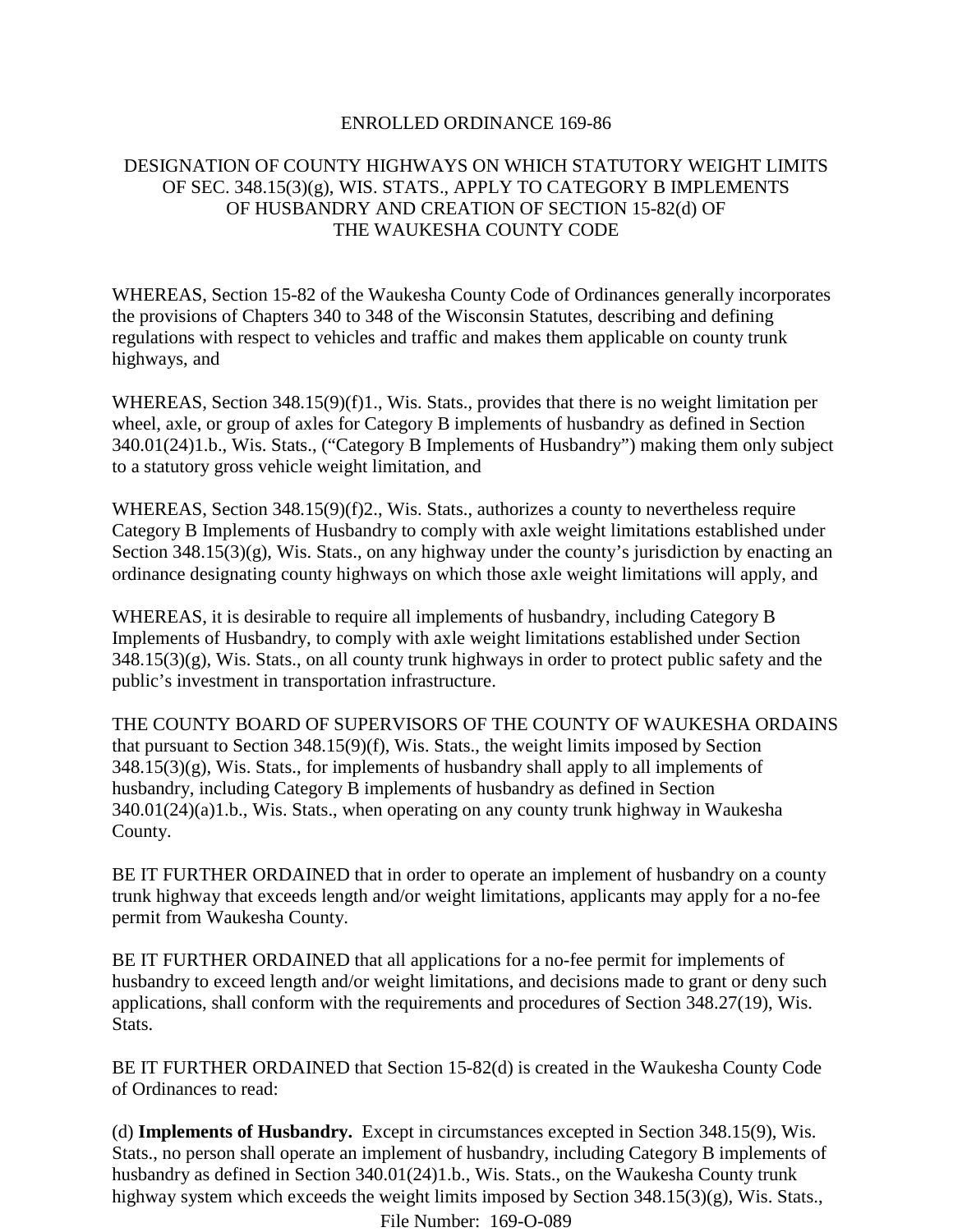unless the person operating the implement of husbandry possesses a valid no-fee permit issued by the county pursuant to authority granted under Section 348.27, Wis. Stats.

- 1. Permit applications for implements of husbandry to exceed weight limits on county trunk highways shall be made in conformance with the requirements of Section 348.27(19), Wis. Stats., and shall be submitted to the Director of Public Works on forms prescribed by the Wisconsin Department of Transportation.
- 2. The provisions of Section 348.27(19), Wis. Stats., shall apply to the review, approval or denial of permit applications, and to the appeal by the applicant of any adverse determination.
- 3. Any person who violates this subsection, including any violation of a permit issued pursuant hereto, shall be subject to penalties as set forth in Section 348.21, Wis. Stats., and is further subject to enforcement by injunction and/or revocation of any permit issued pursuant to this subsection.
- 4. This subsection shall be effective from January 1, 2015 through January 1, 2020.

BE IT FURTHER ORDAINED that the Director of Public Works shall forward a copy of this ordinance to the Wisconsin Department of Transportation to be published on the WisDOT's Internet site in conformance with Section 348.15(9)(f)2.c., Wis. Stats.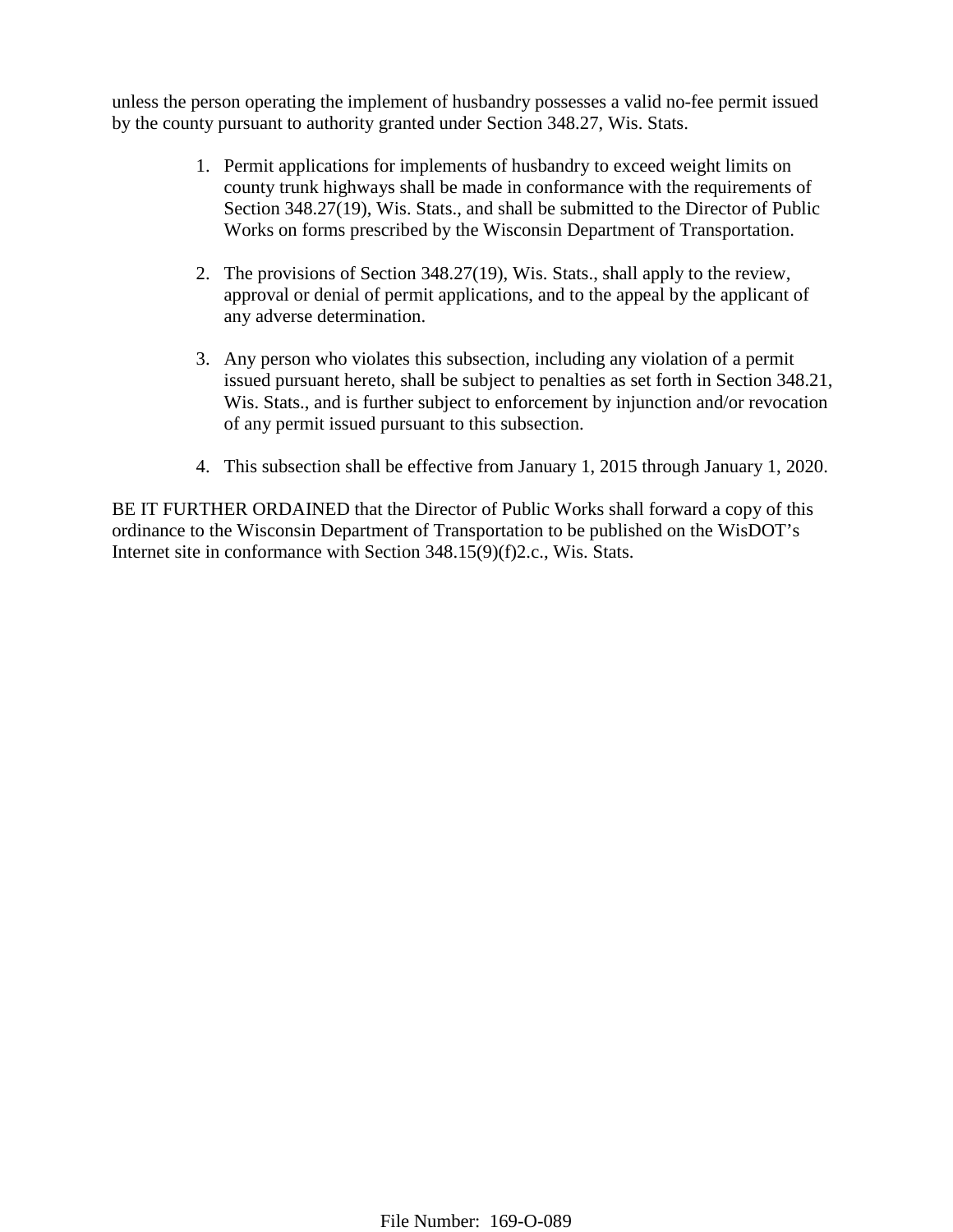## DESIGNATION OF COUNTY HIGHWAYS ON WHICH STATUTORY WEIGHT LIMITS OF SEC. 348.15(3)(g), WIS. STATS., APPLY TO CATEGORY B IMPLEMENTS OF HUSBANDRY AND CREATION OF SECTION 15-82(d) OF THE WAUKESHA COUNTY CODE

Presented by: **Executive Committee** 

Paul L. Decker, Chair

James A. Heinrich

Pauline T. Jaske

David W. Swan

Peter M. Wolff

Gilbert Yerke

David D. Zimmermann

Approved by: **Public Works Committee** 

David W. Swan, Chair

 $S$ athleen M. Cummings

eith Hammitt

Robert L. Kolb

**Richard Morris** 

Carl Pettis

**Steve Whittow** 

The foregoing legislation adopted by the County Board of Supervisors of Waukesha County, Wisconsin, was presented to the County Executive on:

Date:  $\mathcal{L}$ Kathleen Novack, County Olerk

The foregoing legislation adopted by the County Board of Supervisors of Waukesha County, Wisconsin, is Murall Vache hereby:

Approved:  $\leftarrow$ Vetoed:

Date:  $12 - 22 - 14$ 

Daniel P. Vrakas, County Executive

169-0-089